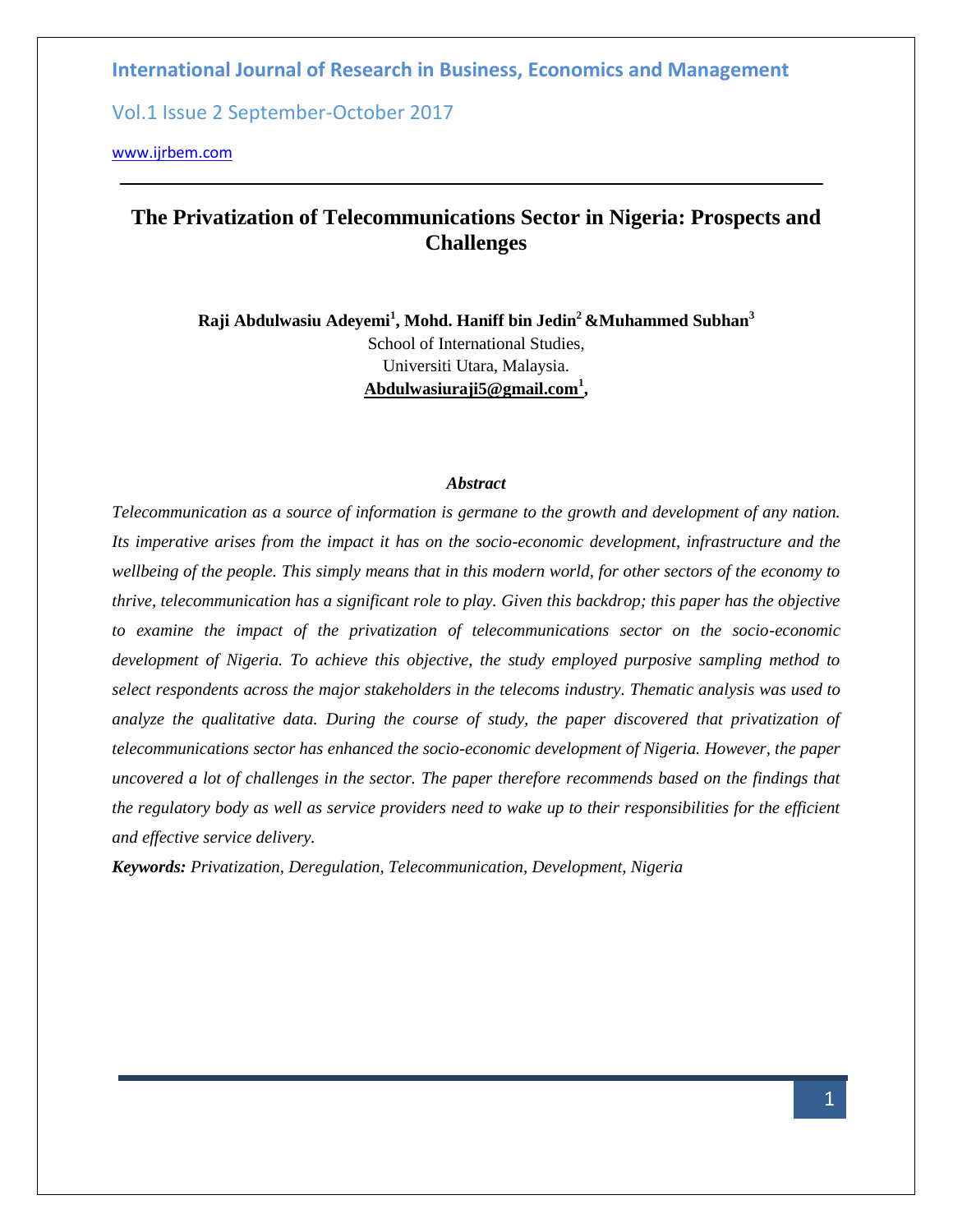Vol.1 Issue 2 September-October 2017

### [www.ijrbem.com](http://www.ijrbem.com/)

## **1.1 Introduction**

The concept of privatization has become a growing phenomenon in recent times in the contemporary world. The situation was encouraged by a great concern to reduce the control of the state over the public driven economy cum to promote the role vis-à-vis scope of private ownership and participation in the economy (Nwoye 2011; Nellis 1995 cited in Adams 2007; Adeyemo & Salami 2008; Igbuzor 2003). Prior to1980s, countries around the world were known with different political and economic systems. Some states adopted socialist political and economic system while some aligned with capitalist political and economic system. A large number of countries practicedwhat was known as mixed economy; a mixture of private and public ownership type of the economy (Ogwezzy & Bello, 2013).

However, at the tale of the  $20<sup>th</sup>$  century, which happens to be the end of Cold War between the East and West, there is a dominance of capitalism and neo-liberalism Ogwezzy & Bello (2013). And the situation culminated to the principle and idea of private ownership, which revolves around the transfer of the economy from the government to the private individuals. Hence, privatization became only economy system in the world Ogwezzy & Bello (2013). Theabove position wasreinforced by Igbuzor (2003) when he remarked that the present economy situation in the world has necessitated the government to embrace market driven economy for the benefit of unprecedented growth and sustainable development. In similar vein, Osunde (2015), Ogwezzy & Bello (2013), Adeyemo & Salami (2008) agreed that many countries in the world that practiced mixed economy before have realized that the solution to economic development is to move from public sector economy to the privately driven economy. They maintained further that countries like the United Kingdom, France, Canada, and others have embraced private sector economy. And it has recorded a different economic direction such as lessen high level of joblessness, reduced the level of economic instability, discouraged local liability, and poor performance of the economy.

It is against this background that led to the privatization and other reforms in the public sector between 1988 and 1999 by both General Babangida and Obasanjo administrations. Before privatization and deregulation in the telecommunications sector in Nigeria, according to Adeola et al. (2016), El-Rufai (2016), NCC (2014) and Osotimehin et al. (2007) GSM services were exorbitant to acquire, expensive to obtain and costly to use. During the period, teledensity was just at 0.04% (about 400, 00 users) with the population of over 100 million people which was ranked as one of the lowest in the world. The total business in the sector was less than \$50m dollars (Adeola et al. 2016; NCC 2014; Osotimehin et al. 2007). They further remarked that there was unfavorable atmosphere for business activities in the country at that time and while there were more burdens on other infrastructures such as roads, postal services, inability to make emergency calls even in life threatening conditions resulting to the loss of many lives.

Arising from the above, that culminated to the promulgation of 1992 decree by General Ibrahim Babangida administration that led to the setting up of the regulatory agency in the telecommunications sector, known as Nigerian Communications Commission (NCC) (Sodiq et al., 2011). NCC commenced operation in 1993 while full privatization and deregulation of the telecoms industry began in 2000 immediately Nigeria returned to civil rule.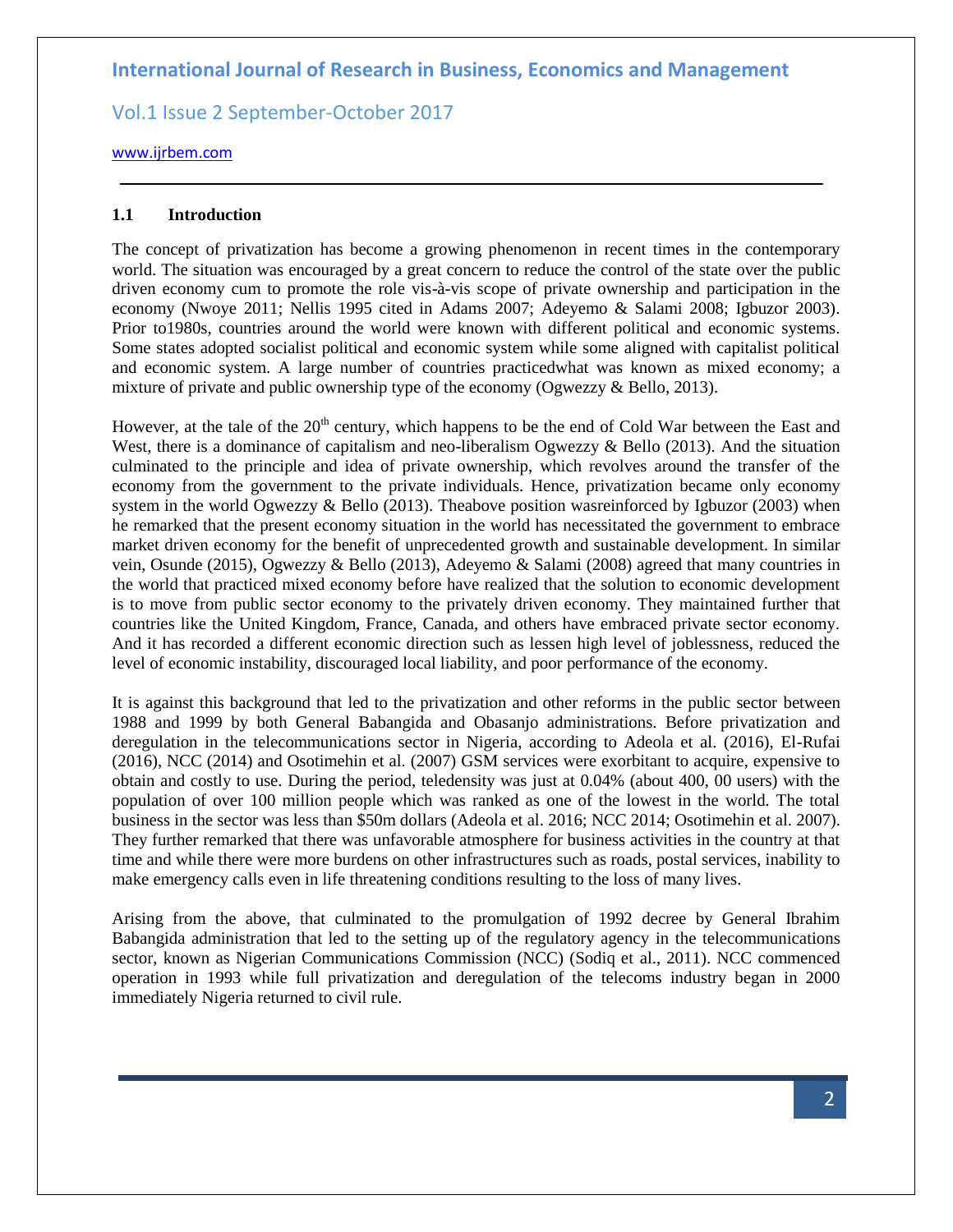Vol.1 Issue 2 September-October 2017

### [www.ijrbem.com](http://www.ijrbem.com/)

### **1.2 Problem Statement**

The early stage of Nigeria Independence marked the beginning of the country's journey into development. And to fast-track this journey, it became vital for the government to involve and control the economy. This is because, state was perceived to be the catalyst of economic development, expected to provide the essential services for the citizenry (Chidozie et al., 2015, Adeyemo & Salami 2008). Therefore, the government established State Owned Enterprises (SOEs) in different sectors of the economy.

However, these enterprises that were to be the catalysts of development as well as to make life meaningful to the citizens became cog in the wheel of Nigerian development, as these firms were characterized with poor performance as a result of gross mismanagement, ineptitude, massive debts, endemic corruption and so on (Chidozie et al., 2015). World Bank (1993) confirmed the failure of these enterprises, when an assessment was carried out in one of these public enterprises with other government firms in twenty developing countries; the result shown that Nigerian public enterprises ranked the least among these countries, concerning the quality service delivery vis-a-vis investment returns.

Indeed, the Nigerian Telecommunications industry was one of the leading sectors that experienced deregulation and privatization exercise. The sector was encountered with different hurdles before the reform ranging from ineptitude, erratic service delivery, corruption, and unfriendly attitude to customers among others (Adeola et al., (2016), El-Rufai (2016), Sodiq et al., 2011). They remarked further that aside from the above obstacles in the sector, that there were inadequate of GSM lines for the whole country. That phone penetration was totally poor equating one mobile line to 440 people, against the requirement and standard of International Telecommunications Union (ITU) of one (1) GSM line to one hundred (100) people suggested for developing countries. El-Rufai (2016) averred that the only phone lines that were made available by NITEL for the whole country before the privatization of the telecommunications sector were just 400,000 lines in the face of seven (7) billion dollars invested in the sector by the government. He went further that prior to deregulation of this industry GSM network in Nigeria was the most costly in the world.

Given this scenario, that led to the decree 75 of 1992 that gave birth to the establishment of the regulatory body in the industry, known as Nigerian Communications Commission (NCC) (Sodiq et al., 2011). The commission commeced its operation in 1993, while full liberalization of the sector began in 2000 after Nigeria returned to democratic rule. The privatization of the telecoms sector cum the approval of licenses to different GSM service providers is a watershedin the history of telecommunications sector in Nigeria (Okonjo-Iweala, 2012).

Interestingly, since the advent of privatization in 1988, the policy has been a subject of debate among Nigerians concerning the impact of the policy to Nigerian socio-economic development. Based on the fact that the original initiative and push for policy in Nigeria came from international fiancial institutions, precisely the IMF and the World Bank as part of the agenda for SAP. People are of the view that there must be a secret agenda in form of economic imperialism especially the conditionsattached to privatization as well as monetary aid and debt relief, as some of these industriesbeing privatized were bought over by foreign interests, which is an evidece in the telecommunications sector. And this scenario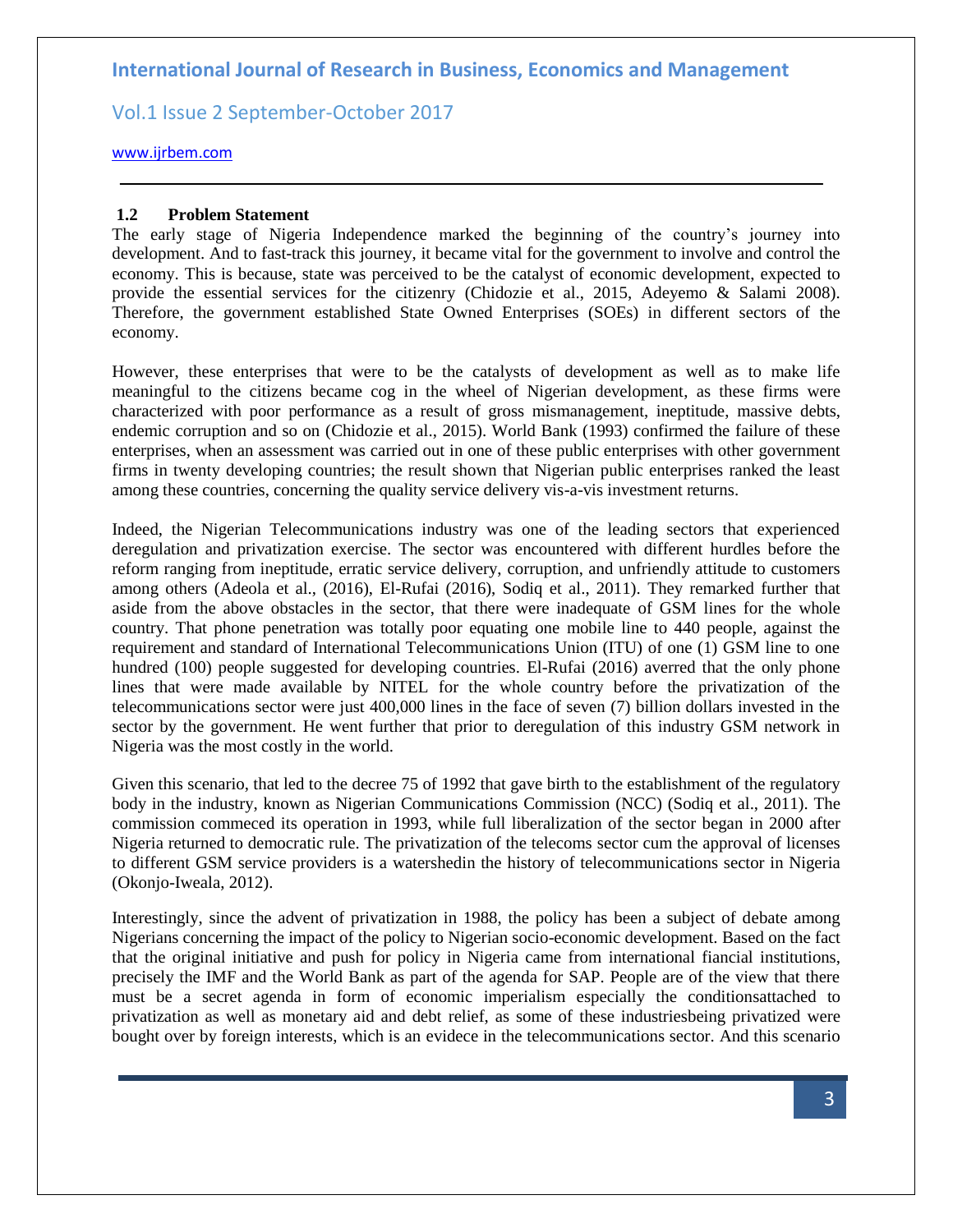# Vol.1 Issue 2 September-October 2017

### [www.ijrbem.com](http://www.ijrbem.com/)

has given Nigerians some doubts regarding the contribution of privatization of telecommunications on the Nigerian economy. As it was rightly observed by Nwoye (2011) that the impact of privatization is yet to be established, that is still revolves around suggestions and assumptions. Meanwhile, several studies have been conducted on the privatization exercise in Nigeria especially on other privatized firms. However, this very topic has not been thoroughly explored. Arising from this gap is what this article addressed.

### **1.3 Objectives of this study**

The following are the objectives of the study

1. To examine the contributions of privatization of telecoms sector in the socio-economic development of Nigeria.

2. To put forward possible recommendations government can adopt for the efficient service delivery in the sector based on the paper's findings.

## 2. **Literature Review**

### **2.1 Conceptualizing Privatization**

The privatization and commercialization (PC) Decree No 25 of 1988, the Bureau of Public Enterprises (BPE) Act of 1993 and amended Bureau of Public Enterprise (BPE) Act of 1999 defined privatization as reorganization of part or whole of the property and other shares held by state or any of its agencies in businesses whether partly or wholly owned by the government. Osunde (2015) perceived privatization as transfer of assets or properties especially from government to private sector. Pamarcheche et al. (2007) confirmed Osunde's position when theymaintained that the idea behind the concept is to reallocate government properties from the public to the private sector where the assetsor properties are expected to be efficiently utilized. Raji et al. (2016) averred that the term privatization involves handing over of properties from the government to private entities. They went further, that the concept suggests disengagement of state or government from enterprises that can be best run or managed by private individuals. Nwoye (2007) also shared the same view with the above positions when he said the concept means the rearrangement of businesses and assets from the public to the private sector. Iheme (1997) described the concept as any of the methods government employ to bring out SOEs to contend or to allow individual ownership or management into state ownership or management.Ogundiya et al. (2011) viewed privatization as the selling out of state assets to the private individuals, which includes assets like revenue collection and law enforcement.

### **1. Deregulation**

Deregulation and privatization are concepts that people often used interchangeably. However, deregulation as a concept is more comprehensive than privatization. The policy is a broad economic program that includes privatization. Both deregulation and privatization policies are carried out to pave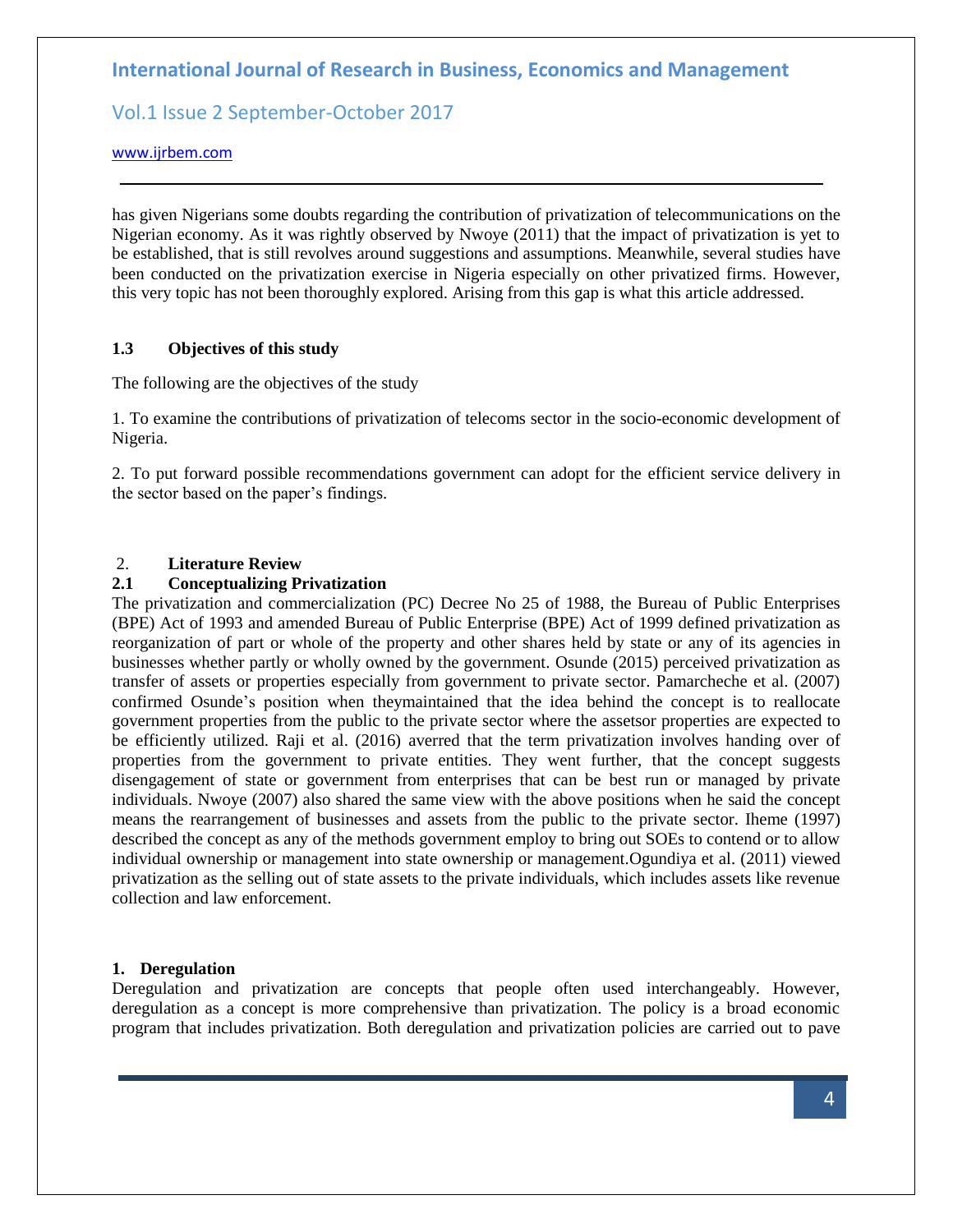# Vol.1 Issue 2 September-October 2017

### [www.ijrbem.com](http://www.ijrbem.com/)

the way for economic liberalization, and market forces economy. Owojori, (2011) remarked that the policy of deregulation is a "processes through which the state legislations over the economy are removed or reduced for the benefit of market forces". He maintained further that it means an increase in private participation in the economy which will eventually reduce government burden for the benefit of efficiency. Owojori (2011) advanced further that the basis of the policy is to draw both local and foreign investment to the nation's economy. He therefore,advised that corrupt circumstances in the public sector canhinder the efficiency of the policy towards improvement.

Eme and Onwuka (2011) considered the concept of deregulation as partial or outright removal of governmentinfluences in the determination of the economic decisions. They shared common ground with Owojori, that deregulation is to promote efficiency, effectiveness, foreign investment, and channeling publicfunds towards other crucial sectors as well as to eliminate public sector monopoly. They however observed that despite the policy is a required instrument fordevelopment, that it should be a gradual process in order to give public sector the opportunity to salvage efficiency earlier than total privatization. Adebayo (2011) also aligned with the above submissions, when he advanced some explanations that led to both the privatization and deregulation in Nigeria. Among the explanations he put forward are: efficiency, accountability, employment, to enhance capital market and to reduce unnecessary borrowing.

In view of the forgoing, deregulation is perceived as the elimination of all barriers and laws that hampered the entry into the telecommunications industry.As Petrazzin (1995) rightly observed that deregulation implies reducing governmentpower in the telecomssectorand to provide enabling atmosphere for competition in the sector. Petrazzin declared further that deregulation has mandated the government to bring some forms of regulations in the telecommunications industry in order to promote competition in the sector.The concept of deregulation is commonly believed as part of the privatization exercise aimed at promotingprivate participation as well as competition in the GSMindustry for the benefit of quality service delivery. This above submissionswas corroborated by Akinrele (2002) when he noted that privatization and deregulation of telecommunications industryhas led Nigeria into global system.

### **2. Development**

From the foregoing argument on privatization, it is important to observe that the crux of the economic reform that led to privatization in Nigeria is to engender economic development. Therefore, there is need to understand what is this economic development? And what are the correlations between privatization and economic development? The concept of economic development has enjoyed a serious academic attention, and as such it is thought to connote different things to different people. Economic development revolves around an improvement in the state or society over a particular period of time (Fukuyama, 2014). Noruwa & Christopher (2012) averred that economic development comprises micro-economic stability, business environment that gives favorableatmospherefor investment in human capital, good governance, external trade, competition, standard institutions, and gender equality. Todaro and Smith (2014) maintained that economic development is the sudden positive changes that occur to a country's Gross National Product (GNP) over a given period of time. Saboohi & Sushil (2010) remarked that Economic development entails freedom and enhancement of individuals' lives, which comprises improvement in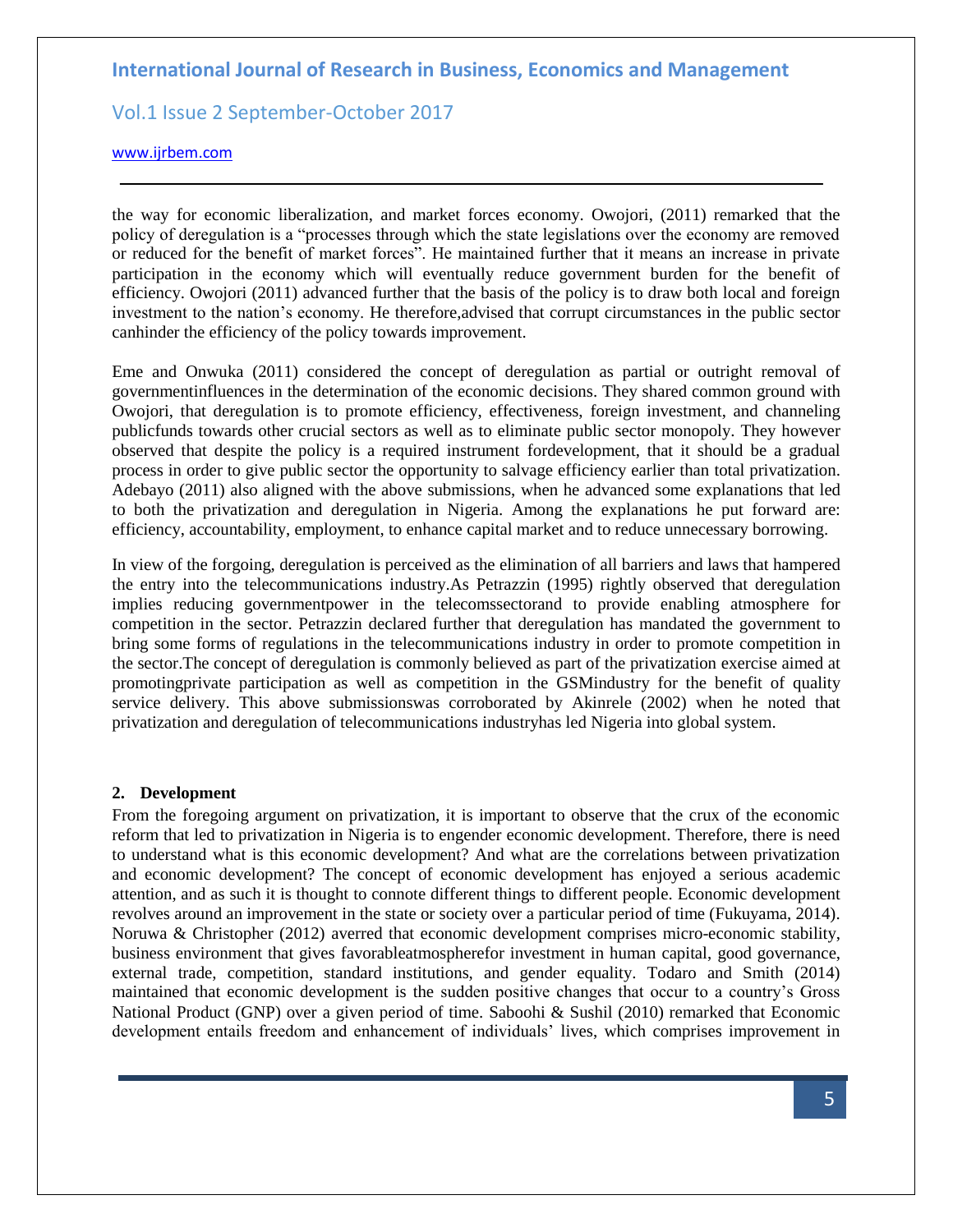Vol.1 Issue 2 September-October 2017

### [www.ijrbem.com](http://www.ijrbem.com/)

technology, increase in income, availability of sound education, availability of health care system and increase in political consciousness.

Implicit from the above definitions, economic development can be seen as both qualitative and quantitative increase in economy. It also impliesimprovement in capital development and improvement in essential societal needs, such as health care system, housing, clothing, education, security, and other aspects that can enhancegeneral well-being of the citizenry.

Given the above discussion, there is a strong correlation between the privatization of telecoms sector and economic development in Nigeria. Telecoms sector is a strategic area that can enhance economic development if it is totally explored. As there are quite a number of sectors that can gain or benefit from the privatization of GSM industry, based on the fact that GSM infrastructure is very crucial to eradication of poverty, unemployment and underdevelopment in Nigeria. Hence, economic development can be referred to as low mortality rate, low level of diseases, high level of literacy, low level of the crime rate, increase in modern technology, high percentage of employment rate and increase in the overall well-being of the people.

### **2.2 Objectives of Privatization in Nigeria**

Basically, privatization exercise is driven by the need to promote competitiveness, efficiency, and effectiveness in the economy. And the belief is that the private driven economy can perform better than government controlled economy. Given the experiences of state involvement in the economy in Nigeria, and coupled with the long history of the hurdles bedeviling public sector, according to BPE (2000) and the (1999) inaugural speech of President Olusegun Obasanjo privatization policy is desired to realize among other things the following aims and objectives:-

- i. To reduce the responsibilities of the state by allowing the government to give adequate attention to other crucial aspect of administration that cannot be performed by the private individuals;
- ii. To cut down the number of unprofitable ventures in the system;
- iii. To re-organize the public enterprises on the path to a new prospect of performance, sustainability and productivity;
- iv. To make available job opportunities, modern technology and to project the economy to global market;
- v. To give attention to critical areas in terms of budgets fundinds like education, health, security and infrastructure;
- vi. To ensure adequate returns and profits on public investments in commercialized enterprises via more resourceful businesses;
- vii. To discourage complete reliant on the government budgets funding especially commercialized enterprises;

### **2.3 The Development of Telecommunications Sector in Nigeria**

The first telecoms infrastructure in the country was a wire linked between Lagos and London in 1886, and it was setup by the colonial masters. After some years later it was extended to some offices in Nigeria for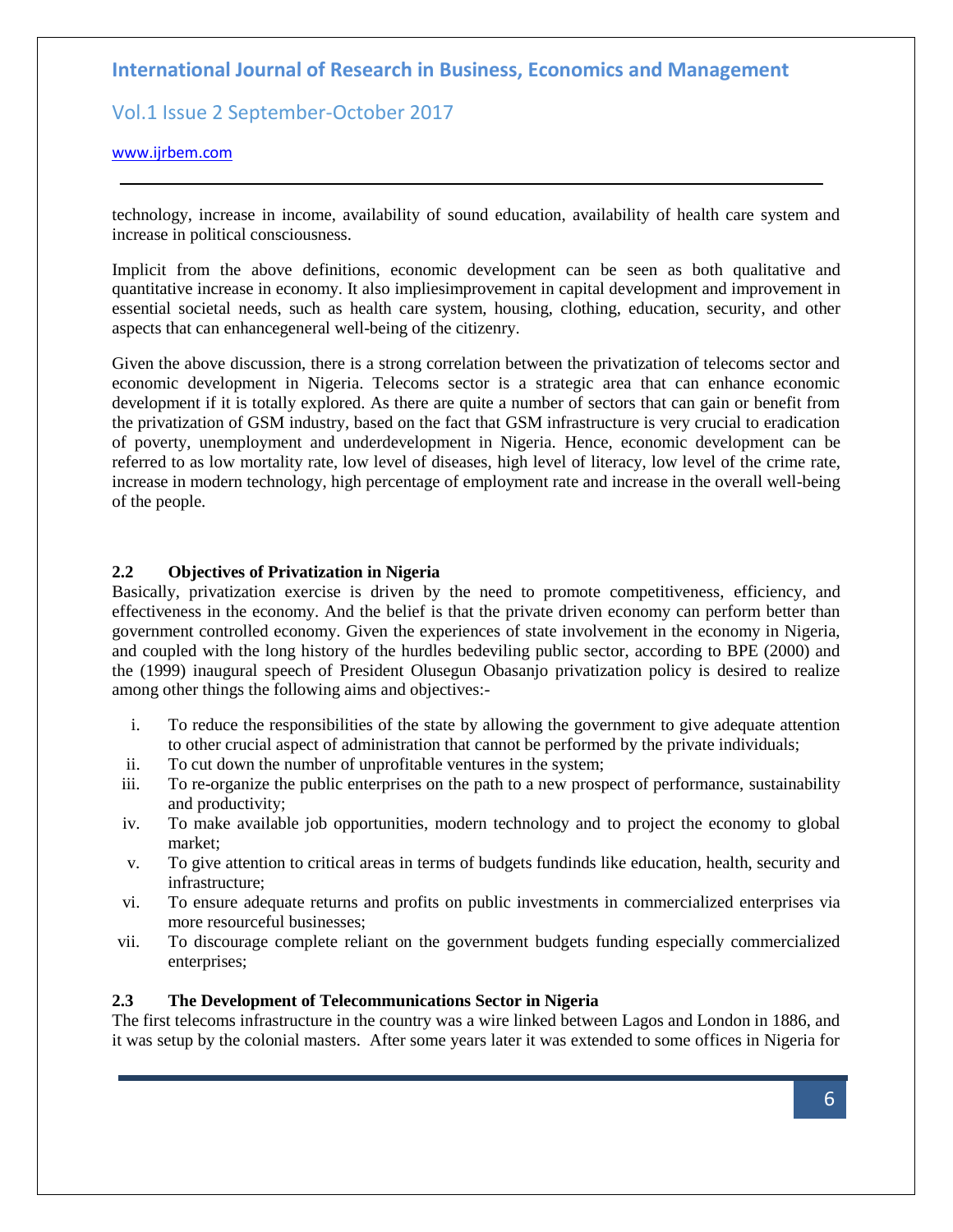# Vol.1 Issue 2 September-October 2017

### [www.ijrbem.com](http://www.ijrbem.com/)

administrative purposes (Ebinimi & Clement 2009). The first commercial telephone line in Nigeria was established in 1923 between Itu and Calabar, this was the beginning of the development of telecom services in Nigeria. The development ushered in telephone lines to places like Lagos, Ibadan, Enugu, Benin, Kano, Oshogbo, Kaduna, and among others, between 1946 to 1953 (Fasunwon, 2014; Ebinimi & Clement 2009; Ajayi et al, 1999).

As at the time of Nigerian independence in 1960, there were few telephone lines 18,724, for the over 40 million people and this was absolutely inadequate (Ijewere and Gbandi, 2012). Based on this reality, immediately after independence several development plans were carried out towards the enhancement of state of the infrastructure vis-à-vis network in the country. Among the objectives of these development plans were; expansion of dialing facilities to connect the key towns and cities, fixing more telephone lines and the setting up of the institution in the telecommunications sector known as External Telecommunications Limited (NET) (Ajayi et al, 1999). However, the development plans objectives were not completely achieved, but some levels of successes were recorded which includes; the setting up of NET, linking of some towns and cities through Micro-wave radio transmission, rise the telephone lines from 52,000 to 241,000, fixing of International Telephone Switching Center (ITSC) and among others (Ijewere and Gbandi, 2012).

In 1985, the department of Telecoms was removed from the Postal and Telecoms section and it was amalgamated with NET and to be called Nigerian Telecommunications Limited (NITEL). The essence of this merger was for the institution to provide Nigerian with effective telecommunication services and to equally ensure that the services were accessible and affordable (Ijewere and Gbandi, 2012). In 1993 NITEL started the paging system, trunked radio and voice mail. The Integrated Services Digital Network (ISDN) safeguarded the accessibility of telecoms services such as video telephone, electronic mail, telefax among others (Odukoya, 2007).

However, Nigerian telecoms sector was bedeviled with a lot of challenges such as inefficiency in terms of service delivery, misappropriation of fund, endemic corruption, erratic behavior to customers and exorbitant charges. These challenges coupled with other things culminated to the Decree 75 of 1992 which led to the setting up of the supervisory body known as Nigerian Communications Commission (NCC). The commission began it operation 1993 while full deregulation and privatization commenced in 2000 (Sodiq et al, 2011). The commission was saddled with among other functions to grant approval and licenses to GSM service providers, to promote private participation in the telecoms sector, regulation of tariffs, settle dispute that has to do with interconnectivity, supervision of operational standards for the network and other related functions in the sector.

In 1999, the commission granted licenses to telephone service providers such as MTN, Airtel, and MTel, while in 2002, license was given to Globacom service provider and Etisalat GSM operator got license in 2008 to operate as service provider Chidozie et al., (2015). Among the reasons advanced by the government for the privatization and the reform in the telecoms industry, is for efficient service delivery, to cut down government financial burden, to bring in modern technology, and so on (Chidozie et al., 2015). However, these GSM operators did not begin work till 2001 August when they were granted digital mobile permits by the NCC. It was this development that led to the landmark in the telecoms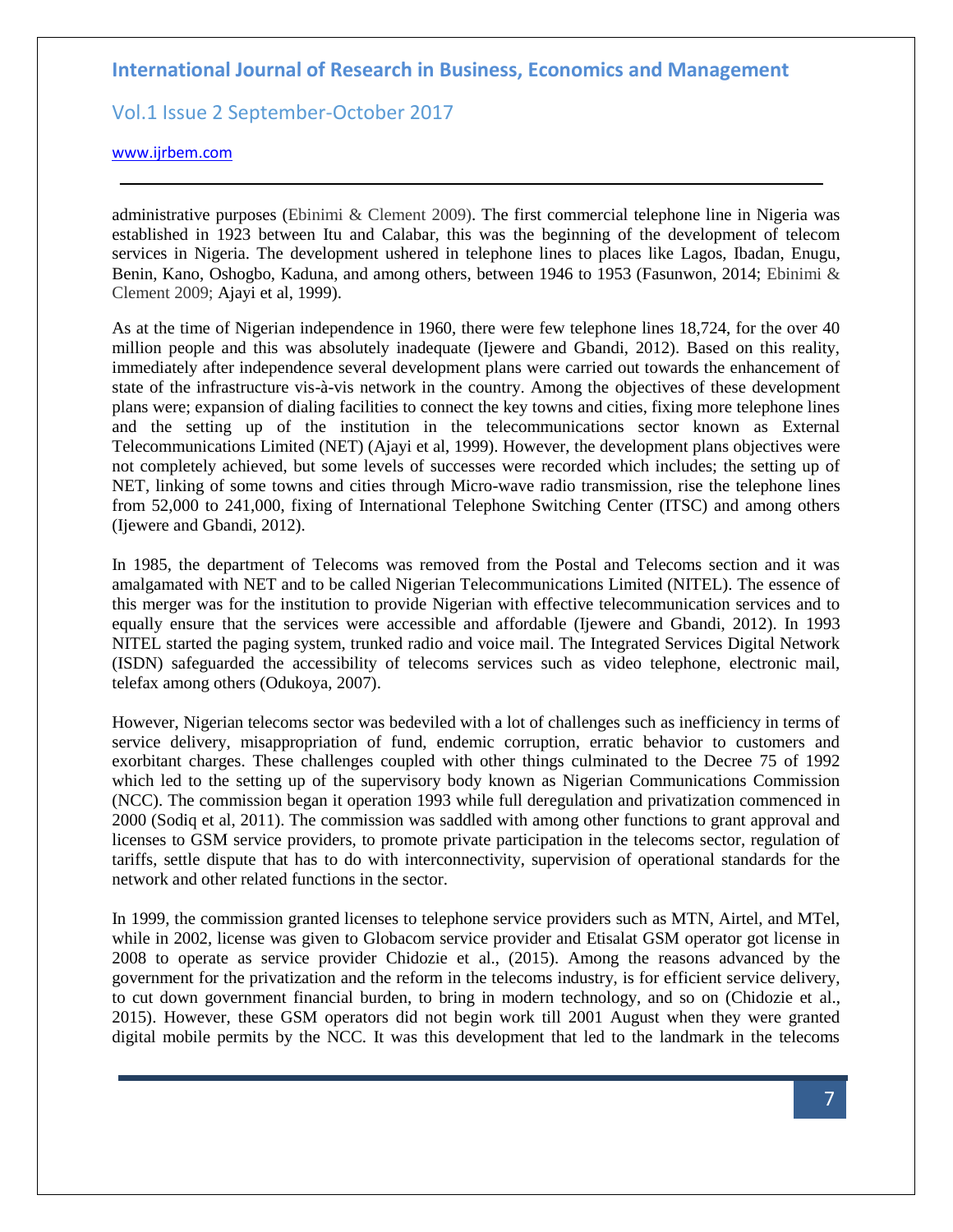Vol.1 Issue 2 September-October 2017

[www.ijrbem.com](http://www.ijrbem.com/)

sector in Nigeria (Okonjo-Iweala, 2012). The privatization of the telecommunications industry really culminated to the large number of telephone lines which was at 450,000 prior to privatization to 38,000,000 in 2007; the figure jumped to 86million in 2010 and in 2015 it rose to 151 million (NBS, 2016).

The privatization of telecoms sector has snowballed to unprecedented enhancement in the socio-economic of Nigeria. As observed by Fasunwon (2014) the private participation in the telecommunications industry has improved infrastructural facilities, boosted foreign investment, job opportunity, enhanced commercial activities, and overall production. NCC (2014) equally maintained that it has overwhelmingly impacted to Nigerian GDP. For instance, from 0.62% in 2001 to 8.53% in 2013, the GSM subscribers jumped from 2,217,040 in 2002 to 127,603,629 in 2013, and the teledensity also moved from 1.89 in 2002 to 91.15 in 2013.



**Source:** NCC (2014)

### **2.4 Theoretical Framework**

This study has for its purpose, classical-liberal, neoliberal and Public choice theory. Classical-liberal is also known as market system principle, advocated by Adam Smith (1776) the wealth of the nation. As observed by Doyle (1997) other classical-liberalists holds that the interest of the market forces and that of state are not the same, that public sector is inefficient since pulic workers have no direct interest in the result of their schedules. The theory is of view that for the development to take place there is need to remove all forms of limitations to trade that are caused by state intervention. Neo-liberal theory, this theory only reinforced the classical view by giving more emphasis to the privatization policy. David (2015) remarked that neoliberal understanding is that the private sector economy will enhance economic growth, income distribution and efficiency.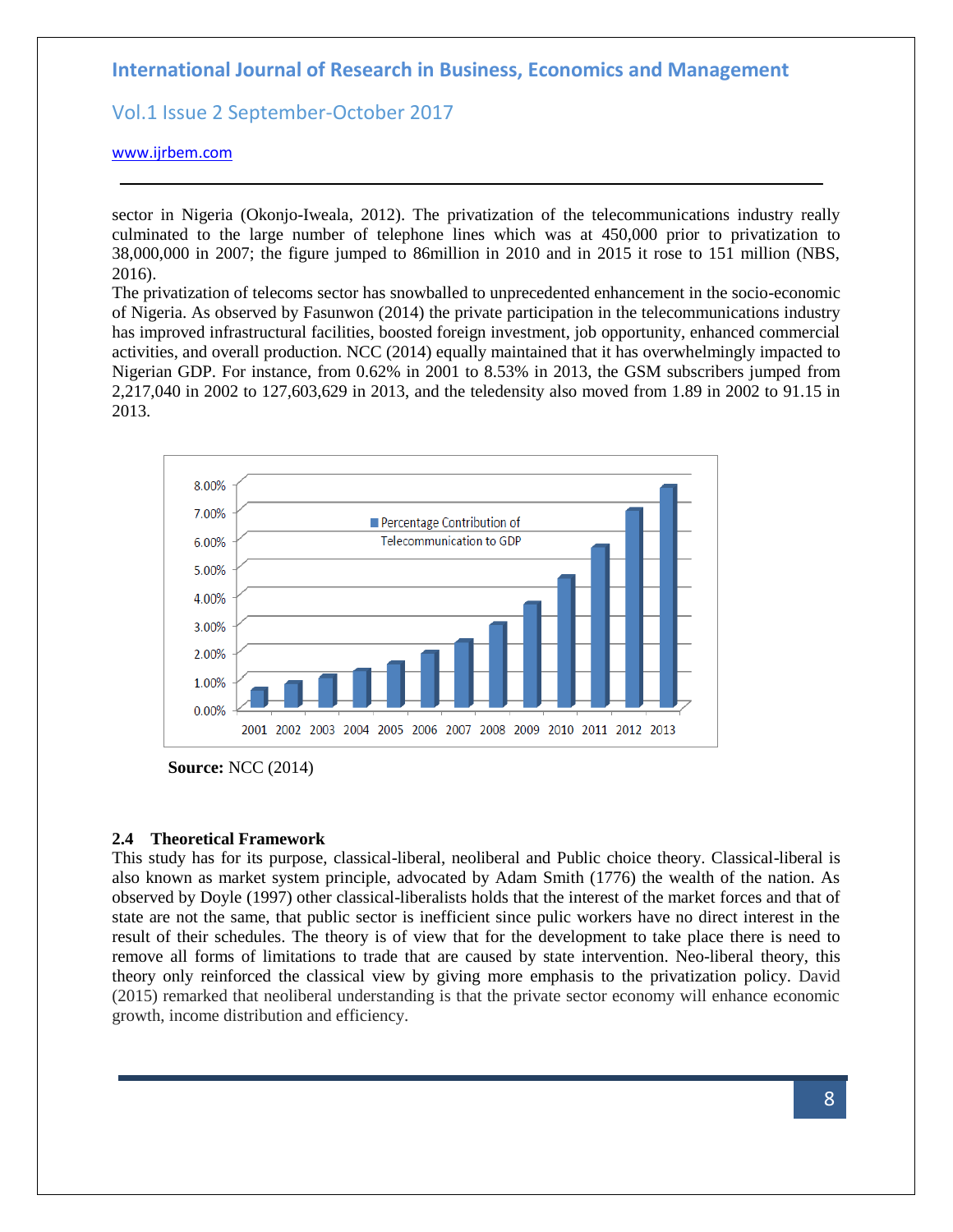# Vol.1 Issue 2 September-October 2017

### [www.ijrbem.com](http://www.ijrbem.com/)

Inspite of the beautiful submissions of the above theories, they are still not immuned from criticisms, both from economic and political angles. Taylor and Gans-Morse (2009) noted that the critics are of the views that both theories failed to take into cognizance the expoitative penchant of the free market economy. Brown (2015) also declared that the theories jettison the principle of democracy.

Based on the weaknesses of the above theories, public choice theory was employed to further explain this paper for better understanding. The theory was put farward by James Buchanan and Gordon Tullock in 1962 and Buchanan in 1975 (Lucia and Thomas, 2015).

The theory submits that there are two types of goods in the society, which it referred to as public and private goods. Those public goods include education, health and security and they are to be made available by government to all and sundry. While private goods that has to do with profit making should be provided by the market forces in the state. As observed by Moberg (2014), Holland (2014) and Dagdeviren (2006) the proponents of public choice are conscious of outright transferring of the provision of public goods and services into private individuals. That full privatization will give room to over concentration of state resources in the hands of few individuals' especially foreign hands instead of being accessible to the down trodden masses.Public choice theory is in line with Adeyemo and Salami (2008) and Ugorji (1995) when they remarked that for a long period of time, Nigeria government has carried more than enough responsibilities regarding service delivery to its people. That this situation has often led to high level of public sector deficits that are financed through substantial borrowing. The implication of this privatization of the telecommunications sector in Nigeria is that it would give the state the breathing space in terms of spending; it would also reduce its participation in the enterprises that can be undertaken by the private sector.

Given this backdrop, that led to the privatization of the telecoms sector which has been a big success, and massive improvement to socio-economic development of Nigeria compared to the time when the sector was under the control of government. However, despite the privatization of the GSM sector has played a vital role to Nigerian socio-economic development, the role of the government still remains crucial as suggested by the theory. Arising from the above, that government set up regulatory agency NCC to regulate the conducts of GSM service providers against exploitation by the telecoms operators.

## **3 METHODOLOGY**

This study was carried out in Nigeria which has its capital in Abuja. The country comprises thirty six (36) states. Nigeria is located in West Africa sub-region, shares borders with Benin Republic in the Western axis, Cameroon and Chad in the Eastern axis and Niger Republic in the Northern axis. The country's current population is over One Hundred and Eighty Five Million (NBS, 2016). Nigeria got her independence on the  $1<sup>st</sup>$  of October, 1960 from Britain.

Both primary and secondary methods of data were adopted in this paper. The primary method was based on Focus Group Discussions (FGDs). Three Focused Group Discussions (FGDs) sessions were conducted; each group comprises seven participants from selected stakeholders through purposive sampling method. The secondary method of data collection was also employed in this work via the use of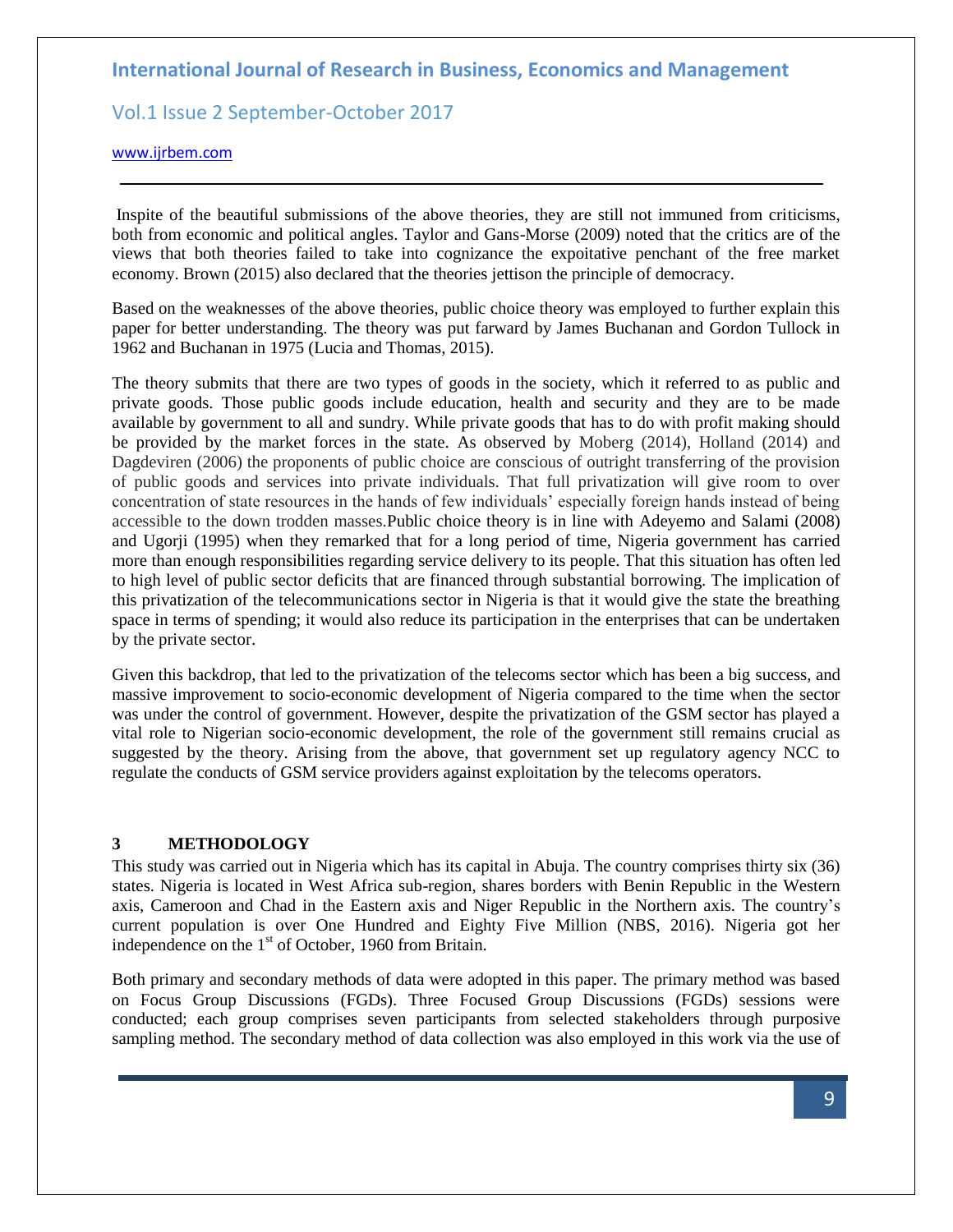Vol.1 Issue 2 September-October 2017

### [www.ijrbem.com](http://www.ijrbem.com/)

relevant materials like textbooks, journals and relevant published articles on the internet in order to bring out reliable findings.

## **3.1 Participants and Procedures**

It has been observed that Focus group is one the most common attributes of qualitative research method and commonly used tool to capture perception into people's experiences, belief, and feelings that trigger their behaviour (Rabiee, 2004; Stewart, Shamdasani, & Rook, 2007). Thus, in order to achieve the objectives of the study, focus groups consisting of seven participants for each group that made up twenty one (21) participants from selected subscribers of telecommunications in Nigeria were engaged in three focus group discussions sittings conducted in the three selected places in Nigeria. These places are Abuja, Lokoja and Lagos respectively. Each respondent was fully represented in focus groups discussions included academic and non-academic subscribers.

An open-ended interview protocol was employed to guide discussion; one of the researchers facilitated the focus groups with the assistance of two graduate students. All the group discussions were recorded with the consent of the participants. The anonymity of respondents in the focus groups is protected in this report, and in some cases the use of "they" or "their" as the first person singular pronoun has been chosen to protect the personality of participants and to show how their perceptions are representative of various focus group participants.

|                         | <b>CODING</b><br>ID                           | <b>PARTICIPANTS</b>     | Group $I(A)$<br>AGE | <b>EDUCATIONAL</b><br><b>BACKGROUND</b>  |  |
|-------------------------|-----------------------------------------------|-------------------------|---------------------|------------------------------------------|--|
| $\mathbf{1}$            | P <sub>1</sub> -F <sub>G</sub> D <sub>1</sub> | Hon. Puke Tunde Anthony | Age: 53             | Ex-commissioner<br>for<br>Youth & Sports |  |
| 2                       | P2-FGD1                                       | Dr. Kehinde Lamidi,     | Age: $51$           | PhD, Lecturer                            |  |
| 3                       | P3-FGD1                                       | Mr. Tope Ehindero       | Age: 55             | M.Sc. Holder, lecturer                   |  |
| $\overline{\mathbf{4}}$ | P <sub>4</sub> -F <sub>G</sub> D <sub>1</sub> | Mr. Samuel Ipinmoroti   | Age: 35             | Site Engineer                            |  |
| 5                       | P5-FGD1                                       | Mrs. Acharu Tony Okeme  | Age: 36             | M.Sc., Civil Servant                     |  |
| 6                       | <b>P6-FG1</b>                                 | Dr. Akowe Joel          | Age 47              | PhD, Lecturer                            |  |
| 7                       | <b>P7-FGD1</b>                                | Mr. Pedro Akande        | Age: 57             | Holder.<br>M.Sc.<br>Civil<br>Servant     |  |

### *Table 1: Participants' information*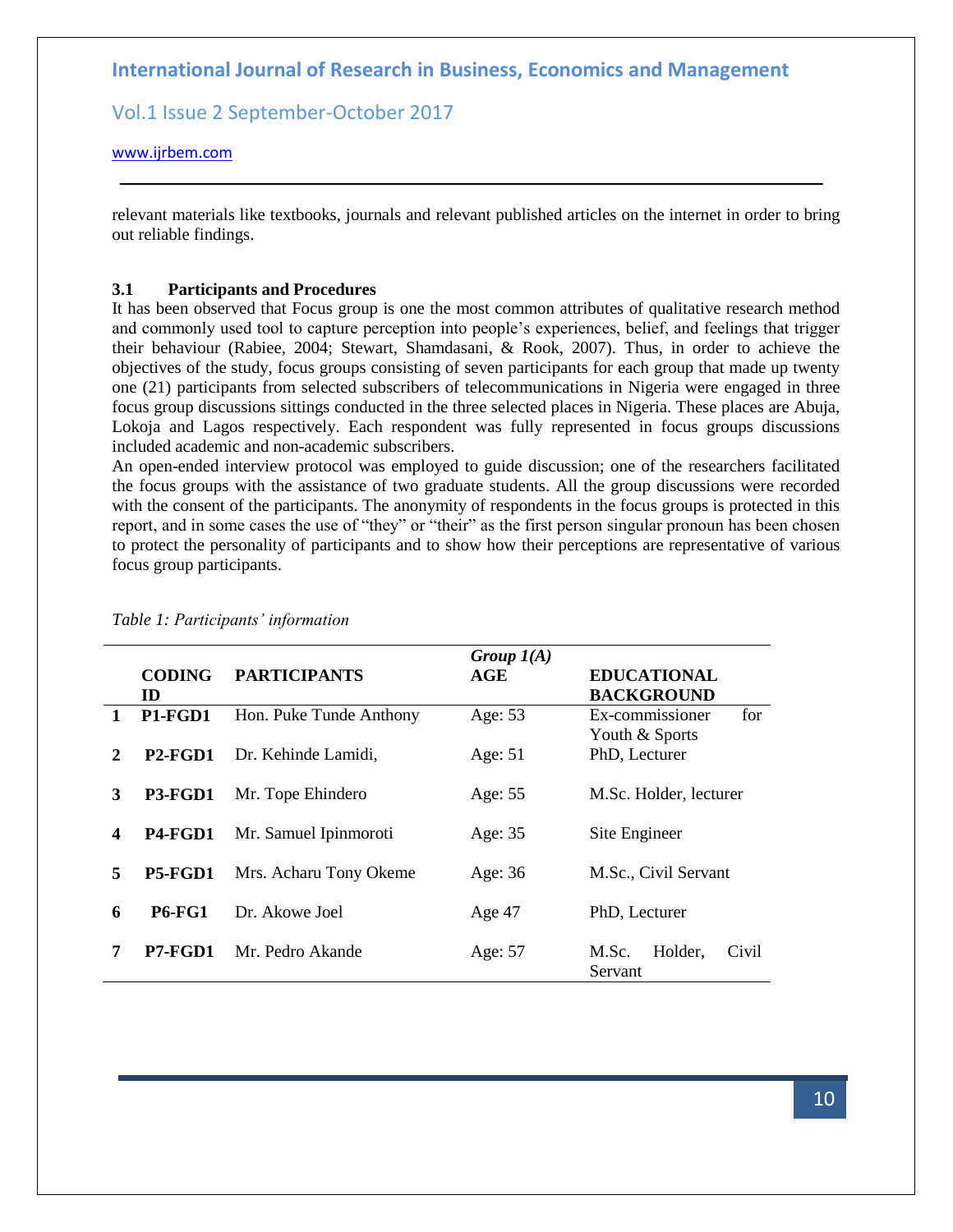# Vol.1 Issue 2 September-October 2017

## [www.ijrbem.com](http://www.ijrbem.com/)

|                         |                                  |                         | Group $2(B)$ |                                        |  |
|-------------------------|----------------------------------|-------------------------|--------------|----------------------------------------|--|
|                         |                                  | <b>Participants</b>     |              | <b>Qualifications</b>                  |  |
| $\mathbf{1}$            | P1-FGD2                          | Mallam Abdullahi Mahdi  | Age: 40      | M.Sc. Lecturer                         |  |
| 2                       | P <sub>2</sub> -FGD <sub>2</sub> | Dr. Ebenezer. E. Lawal  | Age: 59      | PhD, Lecturer                          |  |
| 3                       | P3-FGD2                          | Dr. Chukwu Emeka        | Age: 48      | Economics<br>PhD,                      |  |
| $\overline{\mathbf{4}}$ | P4-FGD2                          | Mallam Rabiu Muhammed   | Age: 37      | Analyst<br>M.Sc. Lecturer              |  |
| 5                       | <b>P5-FGD2</b>                   | Dr. Abraham Peter       | Age: 42      | PhD, Lecturer                          |  |
| 6                       | <b>P6-FGD2</b>                   | Prof. Lucky Ovwasa      | Age: 57      | PhD, Lecturer                          |  |
| 7                       | P7-FGD2                          | Mrs. Regina Mike        | Age: 42      | PGD Bus, Civil Servant                 |  |
|                         |                                  |                         | Group $3(C)$ |                                        |  |
|                         |                                  | <b>Participants</b>     |              | <b>Qualifications</b>                  |  |
| $\mathbf{1}$            | P1-FGD3                          | Mr. Shedrack Igiku      | Age: 57      | M.Sc.<br>Guardian<br>$\&$<br>Counselor |  |
| $\overline{2}$          | <b>P2-FGD3</b>                   | Mr. Olorunfemi Emmanuel | Age: 32      | <b>B.Sc. Civil Servant</b>             |  |
| 3                       | P3-FGD3                          | Mr. I .B Joseph         | Age: 49      | HND, Civil Servant                     |  |
| $\overline{\mathbf{4}}$ | P4-FGD3                          | Mr. Edy Godwin          | Age: 50      | <b>B.Sc. Civil Servant</b>             |  |
| 5                       | <b>P5-FGD3</b>                   | Miss Mary John          | Age: 27      | B.Sc., Civil Servant                   |  |
| 6                       | <b>P6-FGD3</b>                   | Mrs. Ajayi Bosede Mary  | Age: 45      | M.Sc. Teacher                          |  |
| 7                       | P7-FGD3                          | Hajia Amina Muhammed    | Age: 47      | HND, Civil Servant                     |  |

### **4. Data Analysis and Results**

In this section, the group interviews conducted were recorded and transcribed and pass through several stages of analysis. First analysis was carried out in order to ascertain a general sense of the data and reflect on its implication.

Next, a thorough analysis was conducted and data was divided into different parts that reflected specific opinions, attitudes, thoughts and experiences of all the participants. At the end of this analysis several issues were fashioned out, and the issues were classified into groups that were finally regarded as as key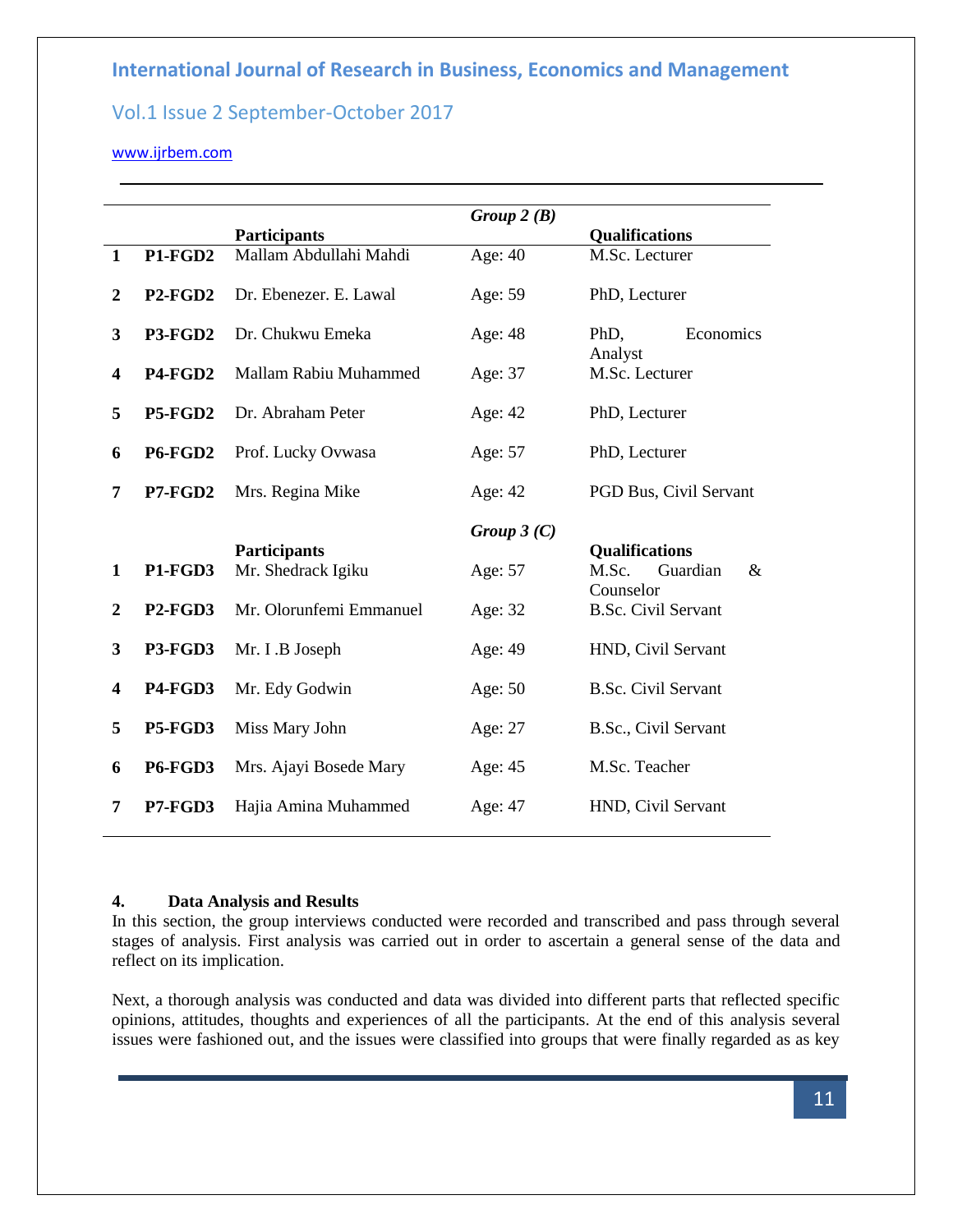# Vol.1 Issue 2 September-October 2017

[www.ijrbem.com](http://www.ijrbem.com/)

findings. Data from across all focus groups was again analyzed so it could be structured into different groups. Thus, these groups were analyzed to decide the interconnectedness of issues which were later considered into themes and sub-themes. Arising from this, a picture of the privatization of telecommunications sector in Nigeria prospects and challengesemerged. Hence, the analysis centered on the direct views and opinions of the subscribers below served the bases for the analysis.

| <b>Summary of Thematic Analysis of Focus Group Discussion</b> | <b>Participants</b><br>perceptions | <b>References</b> |
|---------------------------------------------------------------|------------------------------------|-------------------|
| Theme 1: Enhancement of socio-economic development            |                                    |                   |
| <b>Sub</b> -themes:                                           |                                    |                   |
| <b>Boosts Nigeria Economy</b>                                 | 7                                  | 8                 |
| <b>Easiness Business</b>                                      | 3                                  | 4                 |
| Increase access                                               | 10                                 | 11                |
| Increase efficiency                                           | 12                                 | 13                |
| <b>Theme 2: Efficient implementation Measures</b>             |                                    |                   |
| Sub-theme: Maximize efficiency                                |                                    |                   |
| <b>Customers'</b> Interest                                    | 6                                  | 6                 |
| <b>Enabling Environment</b>                                   | 11                                 | 12                |
| <b>Facilities Upgrade</b>                                     | 11                                 | 14                |
| Regulation, Penalty and Sanctions                             |                                    | 8                 |

*Table 2: Summary of perceptions of the participants on each sub-theme*

**Source:** Researchers' Fieldwork

### **4.1 Theme 1: Enhancement of socio-economic development**

In order to have an insight into what privatization of telecommunications is all about, from the minds and perspectives of all participants, the researchers made efforts to explore what privatization of telecommunications represents. Therefore the following sub-themes that emerged captured it all as explained below

### **1. Boosts Nigeria Economy**

In reaction to the first objective of this study, privatization of telecommunications was seen as a boosts to the country economy by the participants. As participant 2 of the group3 maintained thus;

"The privatization of telecoms industry has led to foreign direct investment for Nigeria. He explained that if one is to consider the ownership of these GSM service providers, you will discover that most of them are owned by foreigners". In conjunction with the above description, other participants also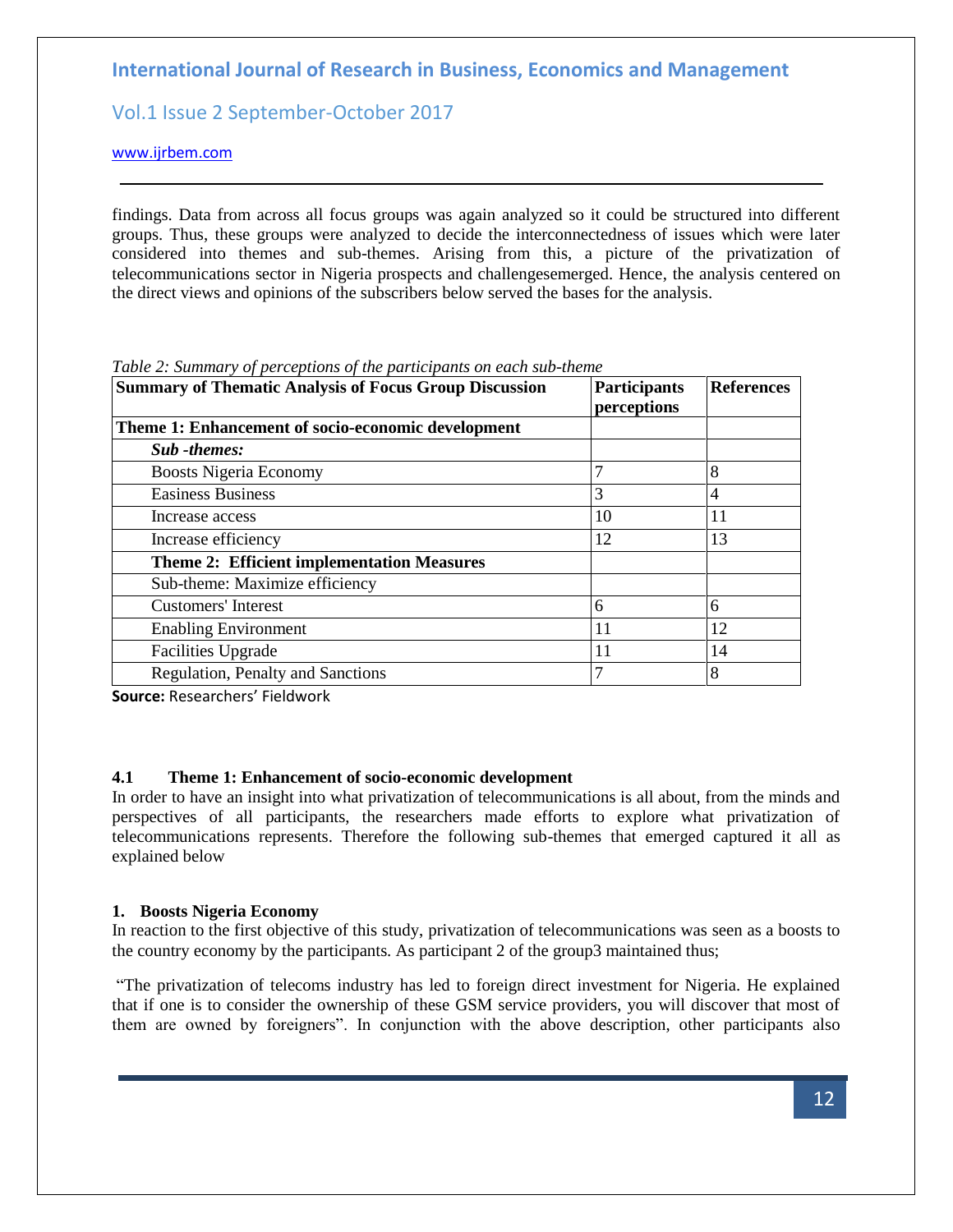# Vol.1 Issue 2 September-October 2017

### [www.ijrbem.com](http://www.ijrbem.com/)

expressed the same view. Most of the participants equally explained that the privatization of telecoms has brought in e-banking, e-commerce and other online transactions which were hitherto not available".

#### **2. Increase Access**

On this view, few participants see the privatization of telecoms sector as negative, but many others said the exercise has helped in stimulating access to so many opportunities in business andcommercial activities. For example, participant 3 from group 3, participant 7 from group 1 and many other participants described what privatization of telecoms sector implies thus:

"Privatization of telecoms industry is a good thing that was brought to Nigeria, it began during the administration of Obasanjo and it made us to know that telephone is not only meant for the rich people. Privatization exercise has made it easy for everybody to have access to phone unlike before when it was control by the government. That through phone you can access information anywhere in the world and is the best for us in Nigeria".

#### **3. Increase efficiency**

Another explanation of privatization of telecoms that appeared from the data analyzed is the sub subtheme that held the perceptions on the fact that it brings increase in efficiency. For this perspective twelve of the respondents articulated their opinions. To start with, they maintained thus:

"Before privatization, the telecoms were more or less on the way out in Nigeria. Now with small amount of money one can communicate to any part of the world. Before it was not so. It is one of the achievements of Obasanjo administration in this country".

### **4. Easiness of Business**

Regarding the above perception, participants unanimously agreed that privatization of telecommunication in Nigeria has improved the way business is been carried out, that it has brought in so many business innovations. For instance, a focus group participant who was quick to confirm this was participant 3 of group 1 who said:

"There is no gainsaying that the privatization of telecoms has modernized the way things are done in Nigeria. In fact, in every facet of life telecommunications has been able to touch every aspect of life".

#### **4.2 Theme 2: Efficient implementation Measures**

In order to realize the aims set out for privatization of telecommunications certain requirements must be on ground. It is acknowledged that telecoms sector remains one of the critical sectors that support the actualization of the macroeconomic objectives of economic progress in addition to development in most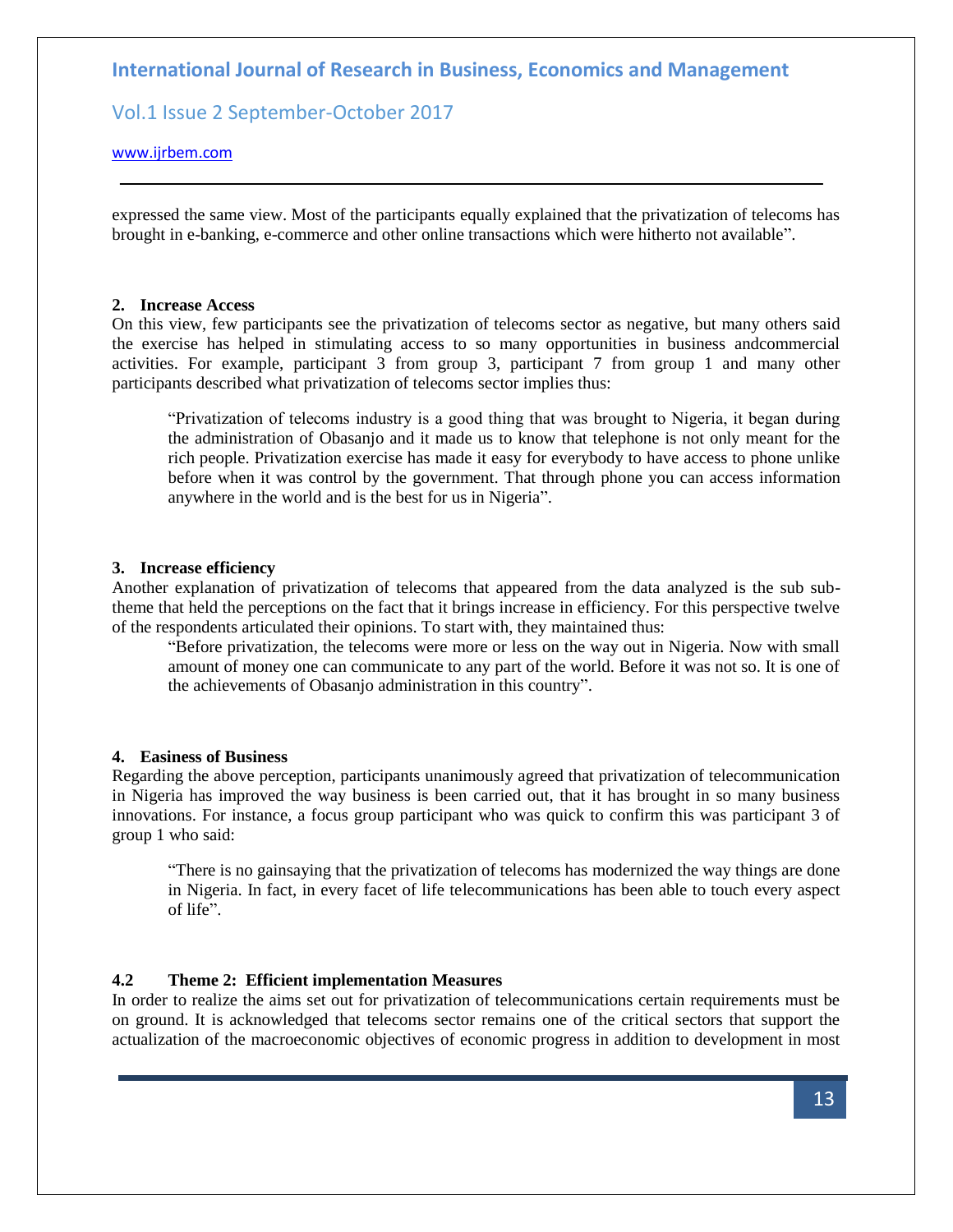Vol.1 Issue 2 September-October 2017

[www.ijrbem.com](http://www.ijrbem.com/)

countries. Given this backdrop, Adeola, et al. (2016) and Borduas (2015) opined that telecom is a sin qua none for a modern state to realize its potential and to achieve its developmental objectives. As a result of this views on measures that can lead to efficient implementation need to be explored. It is on this note therefore, the data generated from the focus groups participants show that all possible efforts are needed to maximize efficiency of the privatization as well as the need to follow procedures for successful implementation.

### **1. Enabling Environment**

Based on the fact that most of the hurdles being confronted by telecoms in Nigeria are associated with environmental issues like electricity, security and government taxes. Therefore, it has become imperative for government to create a favorable environment for the privatization to remain efficient. Most participants interviewed have this to say:

"There should be policies thrust on the part of government to spur the provision of telecommunications services in these areas. Favorable environment that would bring about competition and quality services, government should also provide and improve security for these telecommunications operators' equipment against vandalization and armed robbers that too would go a long way in improving their services and government can as well reduce the tax pay by these GSM operators. If all these are done, it would enhance quality services".

### **2. Facilities Upgrade**

As much as the interviewees fault the government on the problems posed by inadequate security and heavy tax on the providers of the telecoms, the participants also expressed concerns on the facilities of these operators thus, called for upgrade. Most of the participants have this to say:

"In fact, these service providers need to upgrade their facilities because there is a gap these service providers have not been able to fill. They have to improve on their facilities so that people can enjoy the services they paid for. Addressing the challenges from another perspective, some participantscalled attention on the lack of appropriate telecommunication coverage in the rural areas, therefore said: GSM operators still need for better penetration of the rural areas".

### **3. Customers' Interest**

To achieve effective implementation of privatization of telecoms in Nigeria it is vital for the service providers to improve on their corporate social responsibility which means to ensure that customers' interest is given enough consideration. Given this perception, many participants expressed their views thus:

"There is need for GMS operators to improve their corporate social responsibility. They went further that service providers should consider citizens' interest. That the crux of the privatization of the sector is to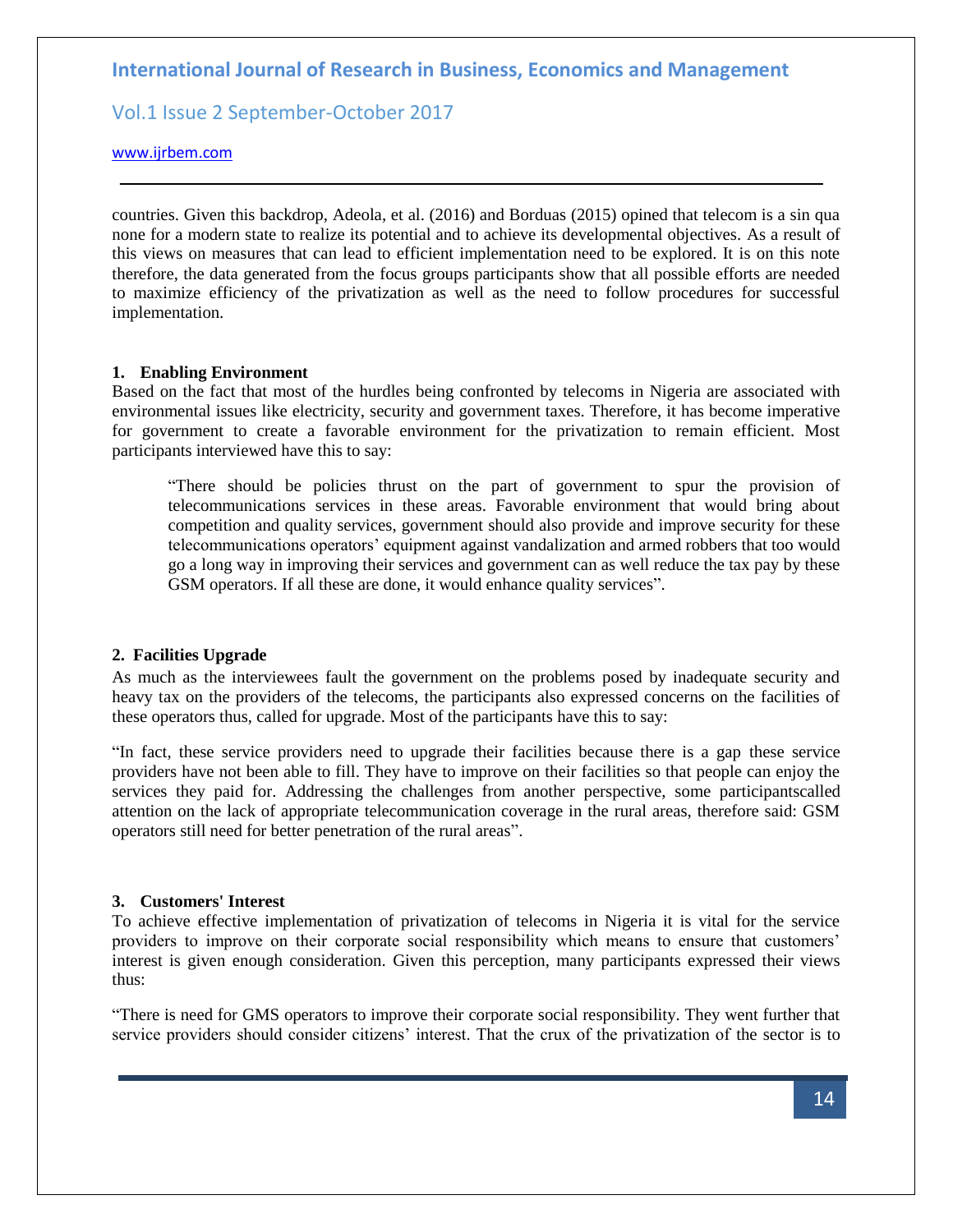Vol.1 Issue 2 September-October 2017

### [www.ijrbem.com](http://www.ijrbem.com/)

serve people well the people interest has not been maximally considered. That citizen's interest must be accommodated".

### **4. Regulation, Penalty and sanction**

It has been noted that for the privatization of the telecommunication sector to thrive, sustained and beneficial to Nigerian people, there is need for government to step up on its regulatory role and equally impose sanction and penalty on any service provider that violate the regulation and guidelines of the privatization. It is against this background, most participants unanimously have these to say:

"Government should review the policies regulating the privatization as most of these policies are obsolete already. Majority of the participants suggested that there are areas that government still needs to come in for a robust telecommunications services. The informants equally said that the regulatory body must also be seen to do its job. That is, NCC must not compromise with the telecom operators at the expense of the citizens who happen to be subscribers or customers. Summarizing these perceptions, most participants concluded that, government should strengthen the regulatory agencies (NCC, BPE) so that the agencies can perform its statutory responsibilities".

### **5. Conclusion and Recommendation**

The study aimed at examining the contributions of privatization of telecoms sector in the socio-economic development of Nigeria. The objective of the study was to put forward possible recommendations government can adopt for the efficient service delivery in the sector. It was discovered in the course of findings that the privatization of telecommunications industry has contributed overwhelmingly to the socio-economic development of Nigeria.

Given the data from the findings, the study therefore recommends that in order to realize the aims set out for privatization of telecommunications that certain requirements must be on ground. That, it has become imperative for government to create a favorable environment for the privatization to remain efficient. Again, the service providers have to improve on their facilities so that people can enjoy the services they paid for. Also for a robust telecommunications in Nigeria, it is vital for the service providers to improve on their corporate social responsibility which means to ensure that customers' interest is given enough consideration. Finally, it has been noted that for the privatization of the telecoms sector to thrive, sustained and beneficial to Nigerian people, that there is need for government to step up on its regulatory role and equally impose sanction and penalty on any service provider that violate the regulation and guidelines of the privatization.

### **References**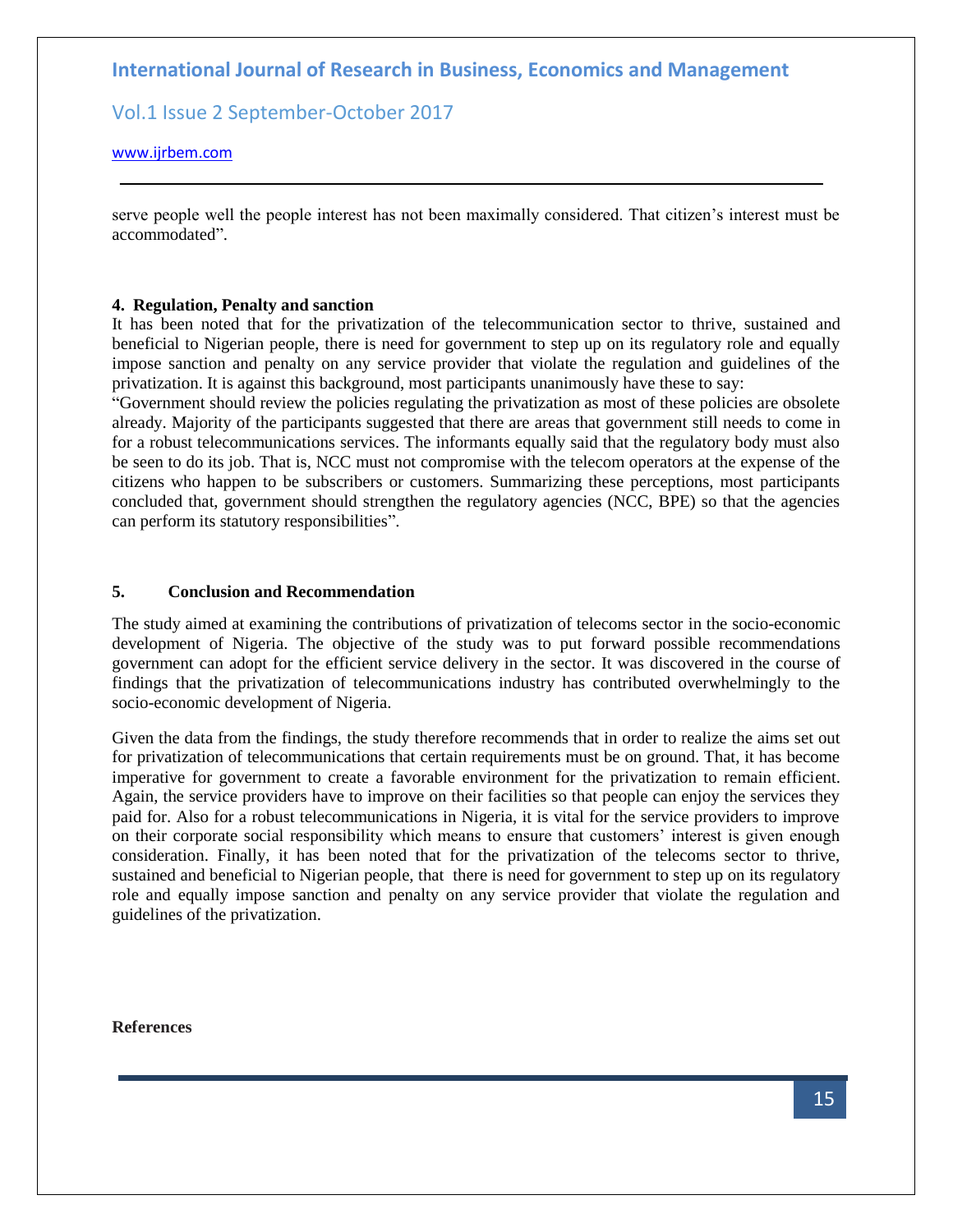Vol.1 Issue 2 September-October 2017

### [www.ijrbem.com](http://www.ijrbem.com/)

- Adams, A. (2007). *The Impact of Privatization on Economic Growth and Income Inequality in Developing Countries:* A Ph.D. Thesis Submitted to Old Dominion University
- *Adeola, A. Adebayo, Caroline, O. & Ekejiuba. (2016). A Review of the Contributions of Telecommunications to the Economic Growth of Nigeria.* IJEEE, Vol.3, Issue 2.
- Adeyemo, D. O & Salami, A. (2008). A Review of Privatization and Public Enterprises Reform in Nigeria: *Contemporary Management Research* Vol. 4 No.4, PP: 401-418
- Ajayi, G. O., R. I Salawu, & T. I Raji (1999). "A Century of Telecommunications in Nigeria What Next?" in Noam, Eli (ed) *Telecommunications in Africa.* United Kingdom: Oxford University Press pp: 163-179.
- Adebayo, K. (2011). Deregulation and Privatization in Nigeria: Benefits and Challenges. *PaperPrepared for Industrial Sociology Seminar in the Department of Sociology, University of Ibadan.*[http://www.academia.edu/2357107/Deregulation\\_and\\_Privatisation\\_in\\_Nigeria](http://www.academia.edu/2357107/Deregulation_and_Privatisation_in_Nigeria%20Benefits_and_Challenges)  Benefits and Challenges. Accessed 22 October, 2016.
- Akinrele, A. (2002). The Milestone Achieved by Nigeria since Deregulation and Privatization in the Telecommunications Sector: A Paper Presented at Workshop Organized for the Occasion of the visit of the Canadian Minister for International Trade and Delegates, Lagos.
- Brown, W. (2015) *Undoing the Demos: Neoliberalism's Stealth Revolution,* Cambridge, Massachusetts: MIT [Press,](https://en.wikipedia.org/wiki/MIT_Press) [P. 17.](https://books.google.com/books?id=r_kXBwAAQBAJ&lpg=PP1&pg=PA17#v=onepage&q&f=false)
- Bureau of Public Enterprises. (1993). "Scope of the Second Phase of the Privatization Programme" Nigeria's Business Magazine, Vol.4. 12 June and 19 July.
- Bureau of Public Enterprises. (2000). Privatization Handbook, Abuja.
- Chidozie, F. C, Lawal, P. O and Ajayi, O. O. (2015) Deregulation of the Nigerian Telecommunications Sector: Interrogating the Nexus between Imperialism and Development. *Academic Journal of International Studies. Vol.4 No.1*
- Dagdeviren. (2006). "Revisiting Privatization in the context of poverty alleviation" *Journal of International Development,* Vol. 18, pp. 469–88
- David, K. (2015). *The Rise and Fall of Neoliberal Capitalism.* Cambridge, Massachusetts: Harvard University Press. P. 12.
- Doyle, M. (1997).*Ways of War and Peace: Realism, Liberalism, and Socialism.* New York: Norton. P. 237
- Ebinimi, T. Clement, I. (2009). Local Content Policy Development in the Telecommunications Sector: African Wireless Communications Yearbook. United Kingdom: Kadium Publishers
- El-Rufai, N. (2016). How we Birthed the Telecom Revolution: *Nigerian Communications Commission Magazine*
- Eme, O. I & C. C. Onwuka (2011). "Political Economy of Deregulation Policy in Nigeria: The Challenges Ahead" *Journal of Business and Organizational Development* Volume 2 Number 1 pp.1-21.
- Fasunwon, A. F. (2014). Citizen' Assessment of Nigeria's Privatization Programme 1999-2011 *Research on Humanities and Social Science, Vol.4, No.28, pp8-14.*
- Fukuyama, F. (2014). *Political order and Political decay from industrial revolution to globalization of democracy*. New York: Farrar, Strous & Girouk.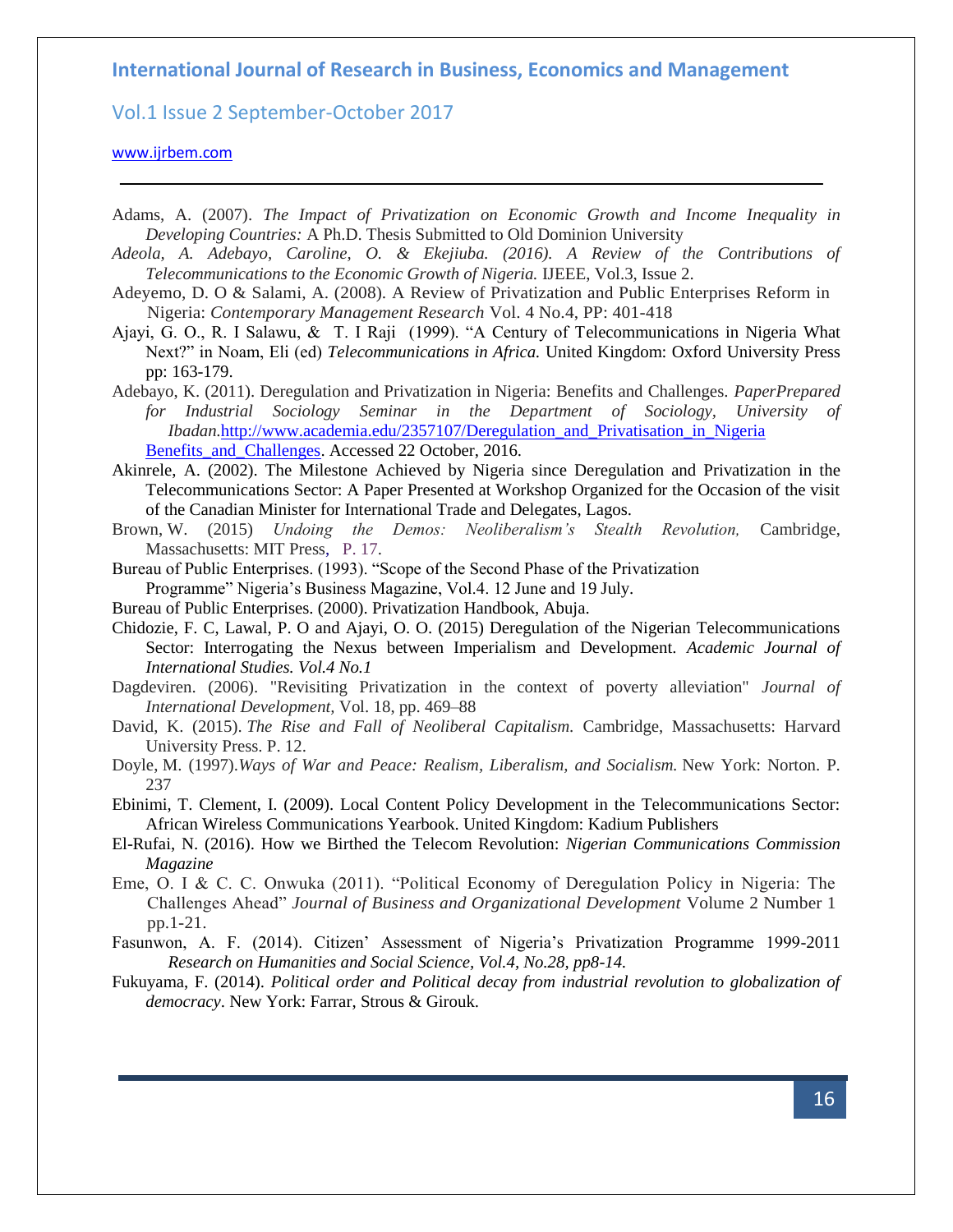## Vol.1 Issue 2 September-October 2017

### [www.ijrbem.com](http://www.ijrbem.com/)

Igbuzor, O. (2003). Privatization in Nigeria; Crucial Issues of Concern of Civil Society. A paper presented at a power mapping roundtable discussion on the Privatization Programme in Nigeria. Organized by *Socio-Economic Right Initiative (SERI)*. Held at Niger Links Hotel Abuja on 3rd September, (Unpublished).

Iheme, E. (1997). The Incubus; the Story of Public Enterprises in Nigeria. Lagos; The Helmsman Nwoye, Associates.

Ijewere, A .A. and E.C., Gbandi (2012). "Telecommunications Reform in Nigeria: The Marketing Challenges" *JORIND Volume* 10, Number 2, pp.193-198.IMF, (2015), World Economic Outlook Database.

Lucia, P. & Thomas, M. (2015). Polarizing Development: Alternative to Neoliberalism and the Crisis. United Kingdom: Pluto Press, PP. 1-11.

Nigerian Communications Commission. (2014). *Percentage Contribution of Telecoms to GDP 2001March2013* retrievedonthe14th March2014 available at www.ncc.gov.ng/index.php?option=com\_content &view=article &I d=temi70

National Bureau of Statistics. (2016). Federal Government of Nigeria. Report on Gross Domestic Product.

Noruwa, A. I., & Christopher, C.O. (2012). Deregulation and privatization of upstream and downstream oil and gas industry in Nigeria: Curse of blessing. *International Journal of Business Administration, 3* (1), 16-20.

Nwoye, V. (2011), Privatization of Public Enterprises in Nigeria: The Views and Counterviews *http://www.globalizacija.com/doc-en/e0062 pri.htm.*

Nwoye, M. I. (2007). *Small Business Enterprises*; How to start and Succeed Social Science Series for Africa

Obasanjo, O. (1999). An Address delivered during the inauguration of the Council on Privatization at Presidential Villa, Abuja on 20 July 1999.

Odukoya, A. D. (2007). "Theoretical and Empirical Issues in Privatization: A Comparative Study of the British and Nigerian Experience" *Journal of Social Science* Volume 14 Number 1pp: 25-43.

Ogundiya, I. S. Olutayo, O. A., & Amzat, J. (2011). *Assessment of Democratic Trends in Nigeria.* Gyan Publishing House

Ogwezzy, M. C and Bello, S. A. (2013). Appraisal of the Philosophical, Political and Ideological Concept of Privatization: a Reflection on the Nigeria Experience: *International Journal of Juridical Sciences, No.4, PP. 116-133*[www.juridicaljournal.univagora.ro](http://www.juridicaljournal.univagora.ro/)

Okonjo-Iweala, Ngozi. (2012). "Promoting Privatization, Deregulation and Liberalization" *Vanguard*  retrieved on the 27th of November, 2013 from [www.vanguard.com/2012/promoting-privatization](http://www.vanguard.com/2012/promoting-privatization-deregulation-and-liberalization-by-dr-)[deregulation-and-liberalization-by-dr-n](http://www.vanguard.com/2012/promoting-privatization-deregulation-and-liberalization-by-dr-)gozi-okonjo-iweala.

Osotimehin K. O., E.Y. Akinkoye, O. O. Olasanmi (2007). "The Effects of Investment in Telecommunication Infrastructure on Economic Growth in Nigeria" Paper Presented at *Oxford Business and Economics Conference*, St. Hugh's College, Oxford University June 28-29.

Osunde, C. (2015). Privatization of Public Enterprises in Nigeria: Impact on Employees' Performance and Managerial Implications.*International Journal of Research- Grantahaalayah. Vol. 3. Pp32-38.*

Owojori,A.A.(2011)."TheEffectoftheEmergingEconomicPoliciesinInvestmentinNigeria"*JournalofE mergingTrendsinEconomics andManagementSciences*Volume2Number3pp.206-214.